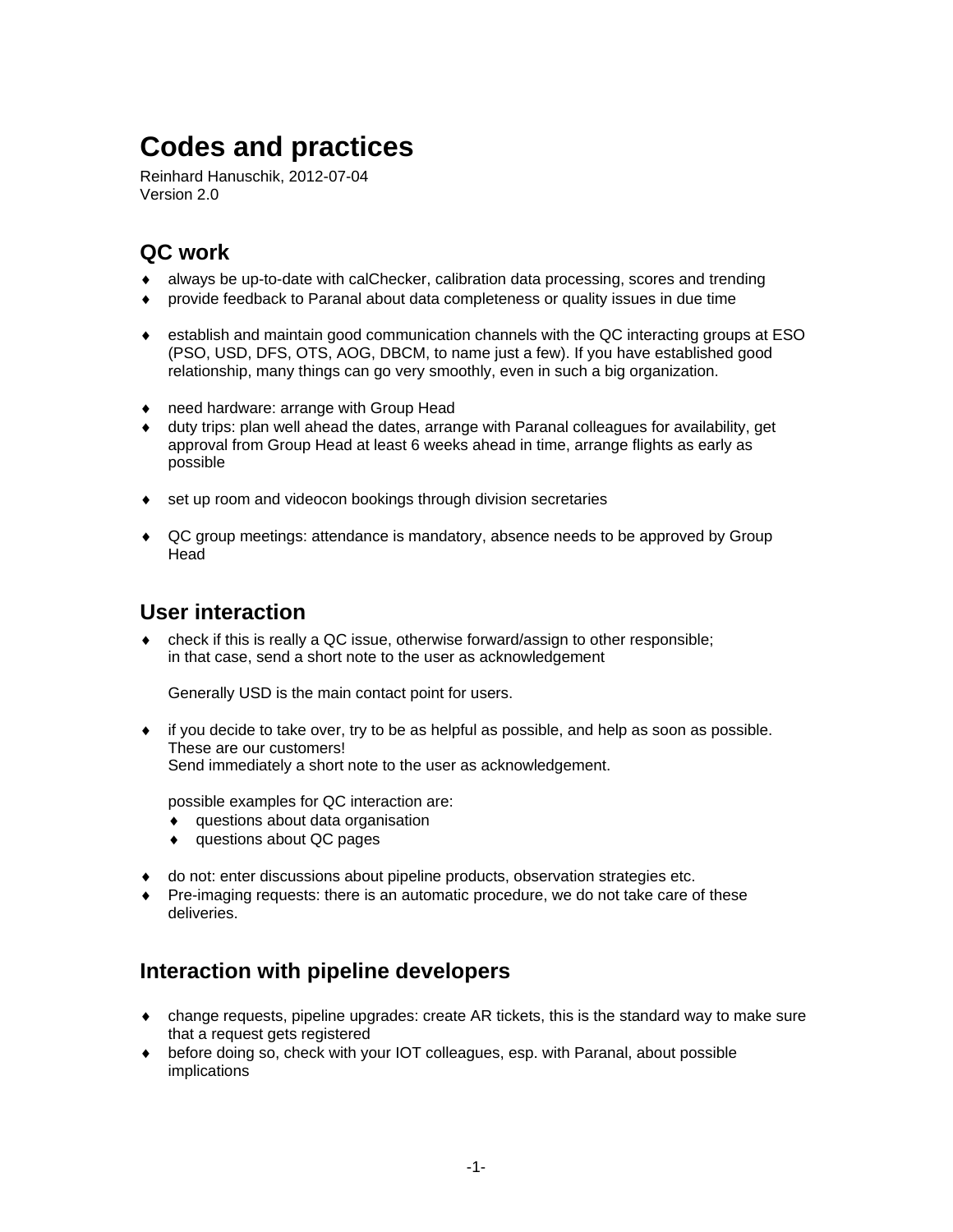♦ before you report a problem, think twice: is this really a problem? Is it a problem just for you, or could it become a group issue? If so, you would probably like to discuss it first at a group meeting.

#### **Web system**

- ♦ our web pages are
	- ♦ a rich collection about the history of the instruments
	- ♦ a good overview of all data produced and their logical connection
	- ♦ an extensive documentation of the pipeline products and recipes
	- ♦ in short, a unique collection which deserves care and regular updates
- ♦ read and follow the ESO web policy
- maintainance:
	- ♦ the QC web pages are maintained on your local computer (PC or laptop), **not on w4**
- ♦ upload from the local source to qc@stargate1 using scp; cd qc and then cd to the proper folder; there is no need to upload to w4 and then webcopy
- ♦ many if not all QC web pages use dynamic (virtual) includes, so never download a web page with the browser (use scp instead), otherwise you freeze the dynamic content (this is a popular mistake)
- ♦ use decent HTML editors like dreamweaver (PCs and MACs only)
- ♦ do not hack HTML code (although you should be HTML fluent); manually editing HTML code of complex tables is unsafe and will likely result in unprofessional pages
- ♦ keep your pages up-to-date; maintain the 'last changed' field; do not use your name there but 'qc\_<instr>.eso.org' instead
- ♦ check link validity
- $\bullet$  stick to the common design
- do not: use font colours other than black or white; avoid blinking; avoid heavy usage of bold or italic decoration
- ♦ provide details where necessary but avoid chattiness

## **Interaction with USD**

• contact USD for OB reclassification (for reasons of missing calibrations), with justification, cc to PSO

#### **Interaction with DBCM**

- ♦ they get any requests for changes of FITS key content in the observations database
- ♦ provide a short explanation for your request
- ♦ use the dfos tool *hideFrame* for a standard procedure
- ♦ remember to download headers or files again to have changes reflected
- ♦ there is sometimes confusion about hiding a file vs. key changes:
	- ♦ changing DPR.CATG to TEST will not hide a file
	- ♦ hiding requires setting of the hide flag, needs an explicit request and a reason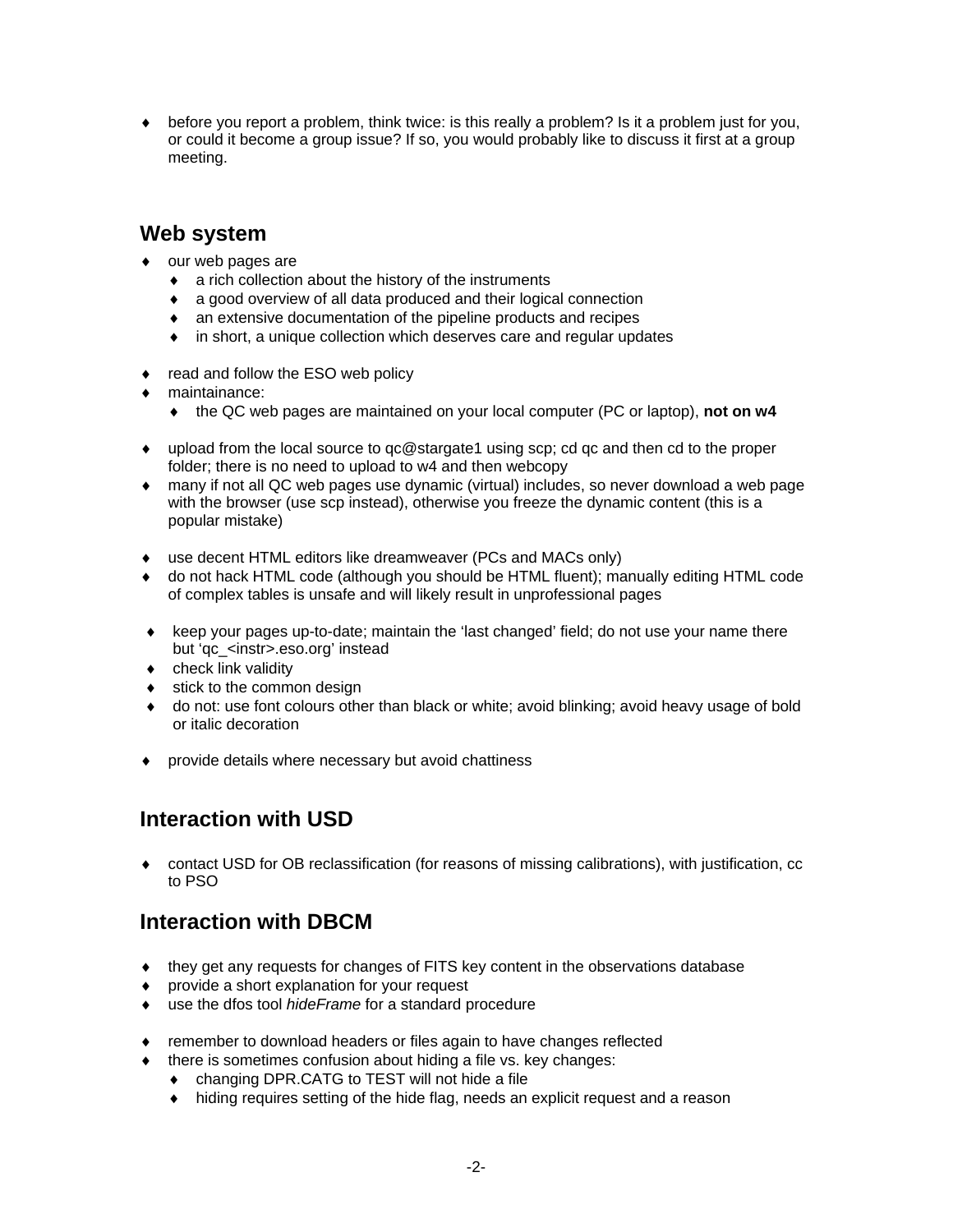- ♦ a file will not show up on the archive interface if hidden (but can still be downloaded by QC)
- ♦ in case of doubt, discuss with Group Head

#### **Interaction with SOS**

- ♦ they maintain our operational system (dfo*nn* and QC cluster)
- $\bullet$  they are committed to a 9 to 17 o'clock support, seven days a week
- ♦ in case of hardware problems, always contact SOS
- ♦ for software problems:
	- $\bullet$  installation, accounts  $\rightarrow$  contact SOS
	- $\bullet$  DFS system (core tools, pipelines)  $\rightarrow$  contact DFS
- $\bullet$  other software or hardware (non-operational):  $\rightarrow$  contact helpdesk

#### **Interaction with DFS**

- ♦ maintain and install common tools (like qc1Ingest, cdbIngest, dataclient); pipelines
- ♦ problems: create problem reports (using AR)
- ♦ development of new tools: request must be co-ordinated with Group Head
	- ♦ new tools are developed for QC but require a structured process, including tool specification

#### **DFOS**

- ♦ installation, configuration is your responsibility
- ♦ be always up-to-date with your installation, have your dfosExplorer running once a day with a cronjob
- ♦ have your calChecker running every 30 minutes; tellTracker: 15 minutes during Paranal night; autoDaily: every hour
- ♦ maintenance and development of dfos tools can be delegated by Group Head as appropriate
- ♦ new ideas, improvements always welcome!
	- ♦ These tools can only stay efficient through your engagement and feedback
	- ♦ best platform for proposals and discussion: group meetings
- ♦ problems with dfos:
	- ♦ read the documentation, maybe you have overlooked something
	- ♦ come up with a description, an analysis, a proposed solution (we are all scientists, after all, so we want to analyse problems and not just complain …)
	- ♦ ask your colleagues, so everyone can learn, maybe a solution exists already.
- ♦ take over responsibility
- ♦ DFOS is a key to enhanced group efficiency. It tries to achieve a global maximum, not a local maximum.
- ♦ use only DFOS tools for the standard workflows
	- ♦ if something is missing, identify and propose a solution, do not implement a workaround!
	- ♦ provide a documentation of your QC reports (using *qcDocu*)